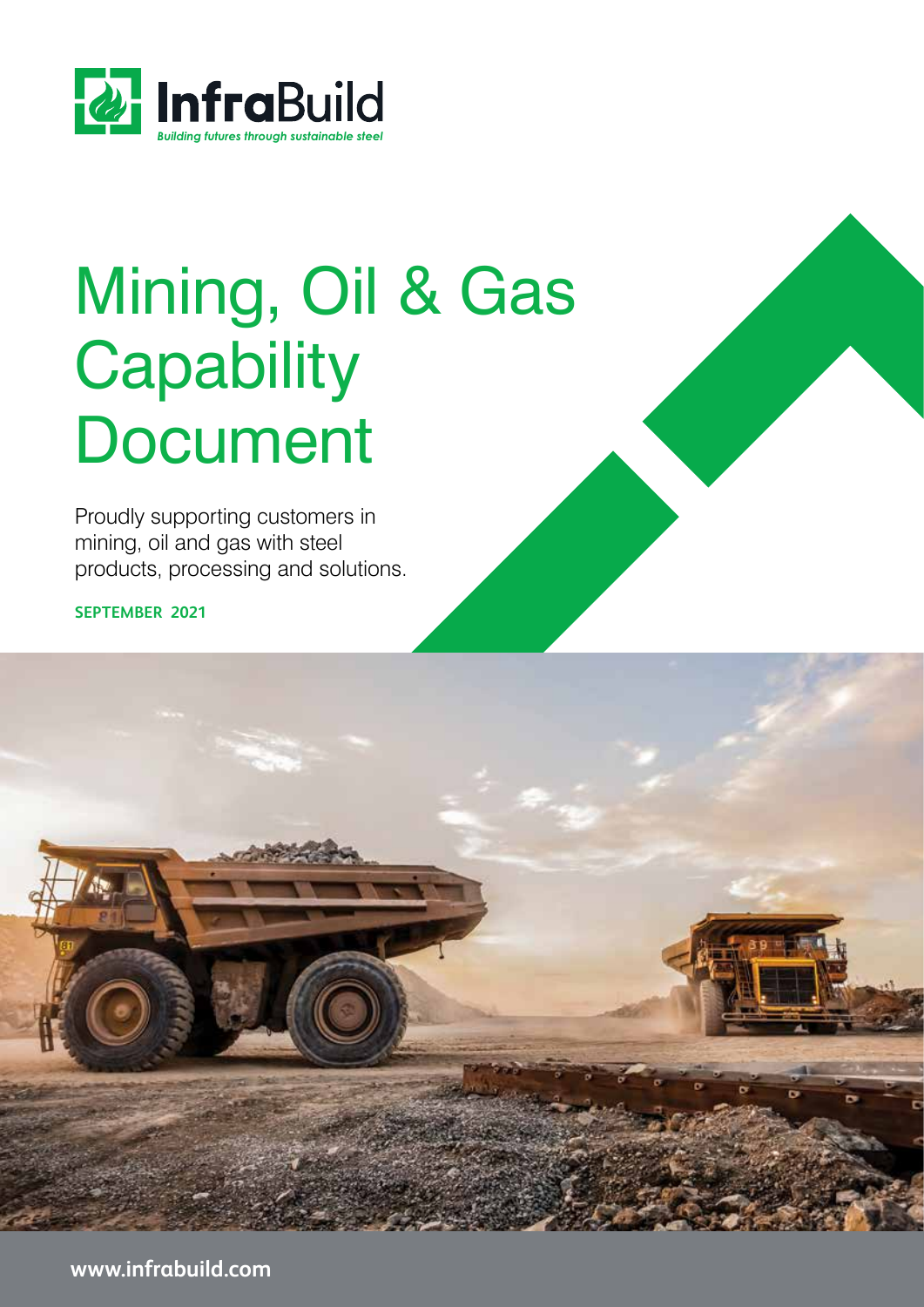

# **National Network of Operations - Mining**



## **National Network of Operations**

Our parent company, GFG Alliance, owns iron ore mining assets in Whyalla and iron ore bulk handking facilities at the Whyalla port which are part of LIBERTY. Our national network of operations has significant experience and expertise in integrated steel manufacturing, processing and distribution within the mining sector. InfraBuild Steel Centre is Australia's only fully integrated supplier of metals and building products, with an extensive network of branches covering all major cities and regional areas.

### **InfraBuild Steel Centre**

InfraBuild Steel Centre is the distribution arm of the business and Australia's only truly integrated steel supplier, with an extensive network of branches covering all major cities and regional areas. This means we can provide our mining, oil and gas customers with end to end solutions.

## **Our Products**

Across our branch network, InfraBuild Steel Centre can provide a comprehensive range of mining steel products to help support you and your project. These products include Hot Rolled Structural, Merchant Bar, Pipe, Plate, Mechanical Jointing Systems, Valves, Bore Hole Casing and more. Our mining products have been used in exploration activities, camp construction, excavation and plenty more mining related projects.

## **Our Capabilities**

With the support and stability of one of Australia's largest steel organizations, InfraBuild Steel Centre provides a comprehensive mining product range with a full-service package.

This includes our national processing footprint and the ability to source both local and international products within short lead times. Through our integrated supply chain, we can truly add value to our customers by delivering products in an order which suits their requirements.

As part of the broader InfraBuild network we also have significant expertise in working with our customers to provide engineering and design optimisation assistance to minimise risk while reducing waste and cost. Our regionally based teams have a deep and rich understanding of the local mining industries, enabling them to consistently provide solutions tailored specifically to the needs of our customers.

## **Over 100 Years in the Making**

We have 100+ years experience as a miner, manufactuer, and supplier of product into the Australian mining industry.

## **Our Support**

Our staff recognise that you require efficiency and flexibility to maximise the potential of your business and that providing high-quality, Australian-made steel is only the beginning.

InfraBuild Steel Centre staff are focused on safely providing you solutions from the conception of your project, right through to the completion.

 $\overline{2}$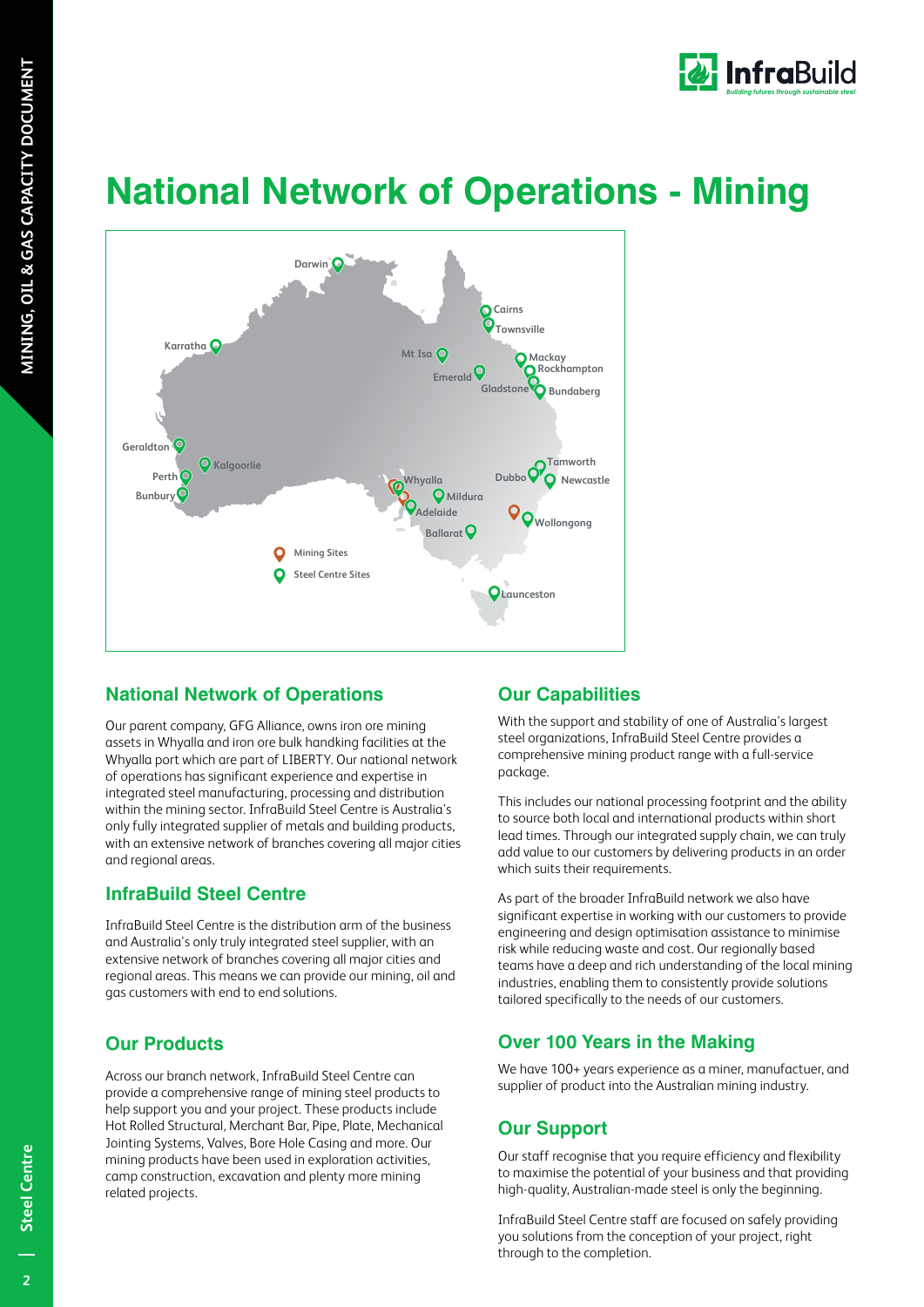

# **Supply Capability**

### **Product Ranges**

- Angles
- Bar
- Bore Hole Casing
- Building Services Products (HVAC)
- Fittings Black, Galvanised, Gal Mal, Buttweld, Shouldered
- **Fencing**
- Flat Bar
- Gaskets Table D, Clamps
- **Grating**
- Hanging Gear
- Linepipe ERW Screwed, Buttweld, Flanges (Carbon and Stainless Steel)
- Manifolds Air and Water
- Merchant Bar (Flat, Rounds and Square)
- Pipes Black, Galvanised, Plain End, Shouldered
- Plastic Pipes, Valves and Fittings
- Plate (Carbon and Stainless Steel)
- Plate Abrasion and High Strength
- Rail and Sleepers and Track Accessories
- Reinforcing
- **RHS**
- Roadside Barriers
- Round
- Sheet, Coil and Aluminium
- **Stanchions**
- Structural Beams
- U Bolts
- Valve Actuation and Automation
- Valves Ball, Wafer, Globe, Butterfly, Knife Gate
- Wear Products

### **Value Add**

- CustomerOne© Program
- Material and Price Forecasts
- **Nesting**
- **Processing**
- Profile Cutting
- Project Management
- Recycling Services
- Supply and Installation
- Total Cost of Ownership Program
- Vendor Managed Inventory (VMI)
- Warehouse Management
- Wear solutions package
- **InfraBuild Steel Centre Mining Program**

At InfraBuild, we understand the importance of meeting deadlines and reducing the stresses on contract managers, we do this by appointing a single point of contact, a corporate relationship manager, from InfraBuild Steel Centre. This appointed manager will:

- Manage the contract and communication between the different stakeholders within your Company and InfraBuild
- Act as a single point of contact at the contract level
- Act as a facilitaor across all the programs agreed with you.

InfraBuild Steel Centre's Mining Mining Program draws on extensive experience and knowledge across the sector, including:

- 100+ years experience as a miner, manufacturer, and supplier of product into the Australian mining industry
- Broad range of steel, piping and wear products, along with complementary products and expertise to provide solutions and options for all mining and contractor needs
- Thorough understanding of remoteness with our Steel Centre branches in regional communities and our own mining operations. JIT stock supply, shutdowns and emergencies are part of our everyday.
- Automation, price and stock accuracy and integration with ERP systems for seamless supply to meet all valid MRO and project requirements.

InfraBuild Steel Centre can help businesses like yours, which are often cost and time constrained, through our full-service approach for steel and aluminium supply. We offer a package of exclusive 'tools' and resources aimed at adding value to your business through innovation and continuous improvement. Areas of focus include:

- Customised service offer; innovative solutions
- Cost saving initiative generation
- 'Total Cost of Ownership' (TCO) analysis
- Gap analysis
- Undertaking reporting requirements
- **Risk reduction**

We believe in delivering on the important foundations of business such as on-time and in-fully delivery performance, product compliance and traceability and price predictability through forward pricing agreements, whilst creating value with a continuous improvement philosophy and experienced local representation.

InfraBuild has unique capabilities required to have a successful partnership with your Company. InfraBuild's strength is our ability to meet the needs of both your corporate procurement and contracts objectives and satisfy the operations needs of your mine sites.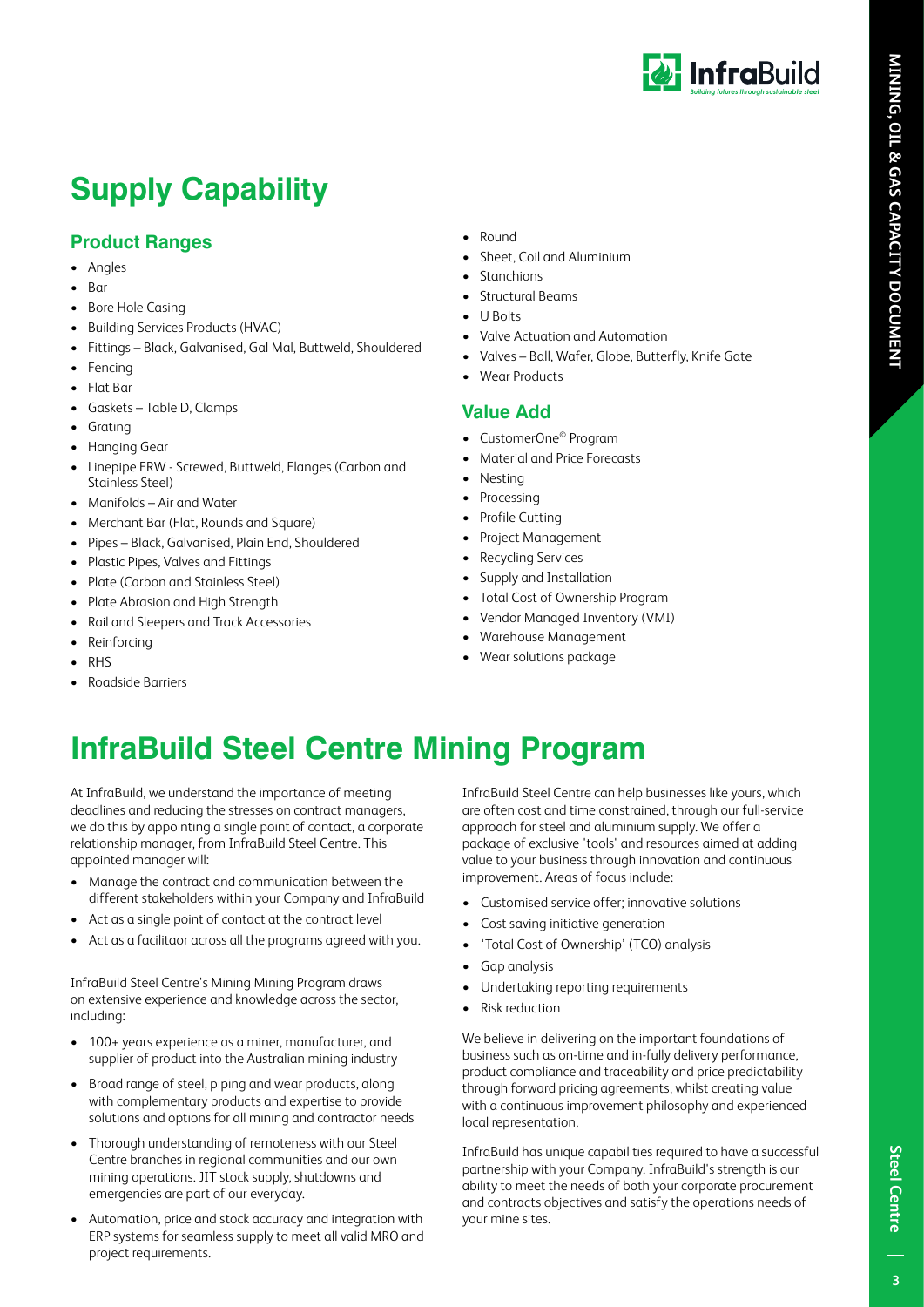

# **Compliance & Accreditation**

Accreditation formally recognises that InfraBuild meets authorised third-party's manufacturing standards. Manufacturing steel products requires highly controlled inputs and processes to ensure the end products are safe, strong and reliable. Our products are manufactured to the highest level of Australian and New Zealand Standards to give you the confidence you have the right steel product for the job at hand.

### **ACRS Accreditation**

Our accreditation with the Australasian Certification Authority for Reinforcing and Structural Steels (ACRS) guarantees:

- Independent testing free from any commercial interests or influence
- You get the most up-to-date safety and testing measures
- The products you use are safe, strong and reliable
- Peace of mind that you're buying quality structural steel products made to Australian and New Zealand Standards, backed by multiple independent industry bodies.

ACRS third-party certification also provides additional assurance that the manufacturer has demonstrated the capability to consistently manufacture and supply compliant product.

### **ISO Accreditation**

InfraBuild has ISO 14001 Environmental Management System (EMS) Certification for all its major manufacturing sites. To be eligible for Steel Credit Points in the Green Star Tool, the steel must be supplied by a manufacturer with EMS Certification.

### **Worldsteel CAP Certificates**

InfraBuild is a member of the Climate Action Program (CAP).

The World Steel Climate Action Recognition Program recognises that steel producers such as InfraBuild have fulfilled their commitment to participate in the World Steel CO2 emissions data collection program.

### **Environmental Product Declarations**

InfraBuild products can be supplied with Environmental Product Declarations (EPDs) for its structural and reinforcing ranges. These EPDs are independently verified and registered documents that are recognised by the Infrastructure Sustainability Council of Australia and the Green Building Council of Australia and can be used to gain IS rating tool points and Green Star rating tool points. InfraBuild's five EPDs can be downloaded here: https://www.infrabuild.com/ sustainability/environmental-product-declarations/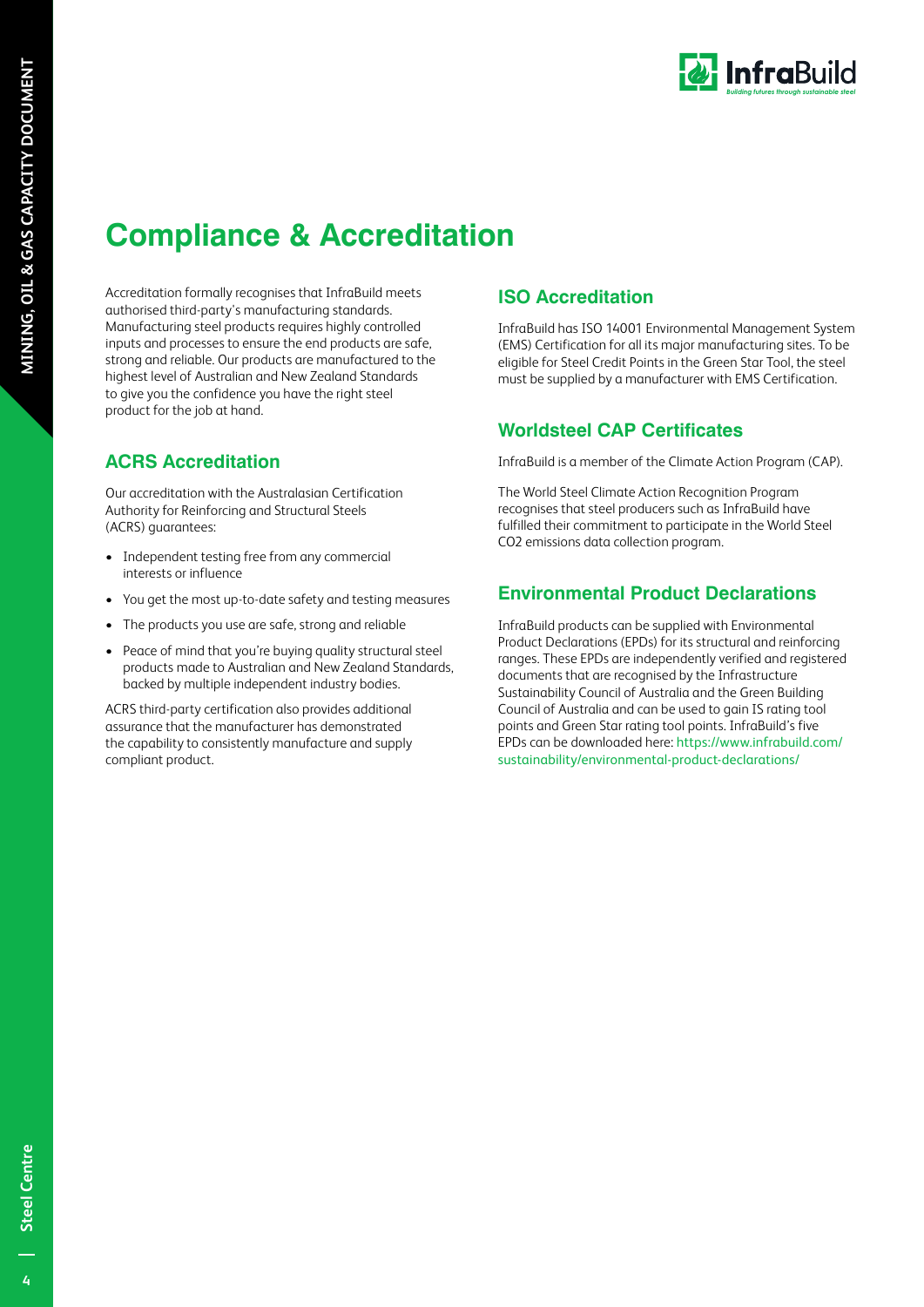

# **Product Quality**

Whilst our product range and supply services to the Mining sector has been developed and refined over the past 100 years, InfraBuild still has a unique position in managing product quality given its alignment to InfraBuild's vertical integration steelmaking value chain.

InfraBuild has Process Engineers and Quality Assurance and Technical staff involved with maintaining the process to the highest possible standard and efficient manner. These manufacturing sites have consistently attained third party accreditation to Quality Management System ISO 9001 and Environmental Management System ISO 14001.

Additionally, InfraBuild Steel Centre operates a fully compliant NATA laboratory in Newcastle. The quality of products is constantly checked by skilled technical staff using proven equipment. Strict metallurgical control is maintained, from receipt of raw materials to despatch of finish product. The quality of products is rigorously tested and certified, with Test Certificates and Certificates of Compliance providing assurance that InfraBuild Steel Centre sections meet all required specifications.

InfraBuild Steel Centre supplies products that are compliant to the relevant Australian Standards or InfraBuild's own high quality standards. InfraBuild Steel Centre's aim is to supply consistent high quality mining product. The National Procurement Manager oversees the management of manufacturers, quality assurance processes as well as continuous improvement in the business.

InfraBuild Steel Centre will be pleased to present product standards should these be required.

### **Quality Management**

InfraBuild's manufacturing quality systems cover the following processes:

• Product material, chemical composition and test certificates can be generated, according to site requirements, in a timely manner to meet delivery or fabrication schedules.

### **Standards**

| <b>Category</b> | <b>Standard</b>    | <b>Standard Description</b>                                                                                                  |
|-----------------|--------------------|------------------------------------------------------------------------------------------------------------------------------|
| Structural      | AS/NZS 3679        | Structural steel Part 1: Hot-rolled bars and sections                                                                        |
|                 | AS/NZS 3679        | Structural steel Part 2: Welded I sections                                                                                   |
|                 | AS/NZS 4600        | Cold-formed steel structures                                                                                                 |
|                 | <b>SATS 102</b>    | Structural steel - (Technical Specification) Limits on elements added                                                        |
|                 | <b>SATS 103</b>    | Structural steel - (Technical Specification) Limits on boron in parent materials.                                            |
| Tubular         | <b>AS/NZS 1074</b> | Steel tubes and tubulars for ordinary service                                                                                |
|                 | <b>AS/NZS 1163</b> | Cold-formed structural steel hollow sections                                                                                 |
|                 | AS/NZS 1450        | Steel tubes for mechanical purposes                                                                                          |
| Category        | STANDARD           | STANDARD DESCRIPTION                                                                                                         |
| Bar             | <b>AS/NZS 1442</b> | Carbon steels and carbon-manganese steels - Hot rolled bars and semi-finished products                                       |
|                 | AS/NZS 1443        | Carbon and carbon-manganese steel - Cold-finished bars                                                                       |
|                 | <b>AS/NZS 1444</b> | Wrought alloy steels - Standard, hardenability (H) series and hardened and tempered to<br>designated mechanical properties   |
| Reinforcing     | AS/NZS 4671        | Steel reinforcing materials                                                                                                  |
| Sheet-Plate     | AS/NZS 1365        | Tolerances for flat-rolled steel products                                                                                    |
|                 | <b>AS/NZS 1397</b> | Continuous hot-dip metallic coated steel sheet and strip - Coatings of zinc and zinc alloyed<br>with aluminium and magnesium |
|                 | AS/NZS 1445        | Hot-dipped zinc-coated, aluminium/zinc-coated or aluminium/zinc/magnesium-coated steel<br>sheet - 76 mm pitch corrugated     |
|                 | <b>AS/NZS 1594</b> | Hot-rolled steel flat products                                                                                               |
|                 | <b>AS/NZS 1595</b> | Cold-rolled, unalloyed, steel sheet and strip                                                                                |
|                 | <b>AS/NZS 2551</b> | Steel sheet and strip - Cold-rolled, electrolytic zinc-coated                                                                |
|                 | <b>AS/NZS 3597</b> | Structural and pressure vessel steel - Quenched and tempered plate                                                           |
|                 | AS/NZS 3678        | Structural steel - Hot-rolled plates, floorplates and slabs                                                                  |
|                 |                    |                                                                                                                              |

InfraBuild Steel Centre sources from our integrated manufacturing businesses and external vendors only steel products which meet or are an equivalent standard to the following: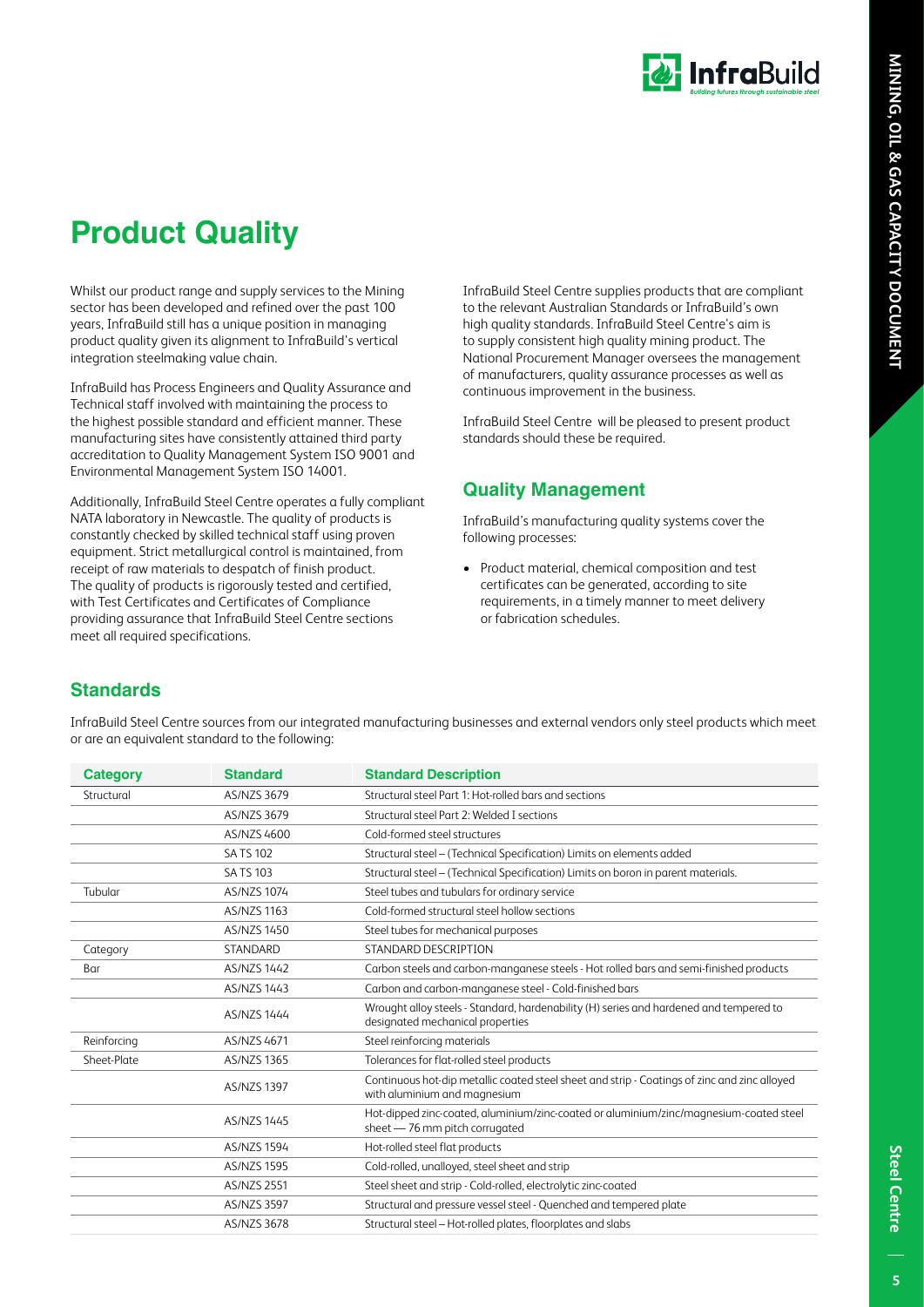

# **Price Management**

InfraBuild Steel Centre, in building a relationship of trust and transparency with you will quantify the link between cost, value delivered and price. We believe that we can do this by analysing:

- The cost to serve site, and the account as a whole
- The value delivered to you through all elements of our offer from each InfraBuild Steel Centre site to the local asset
- The value derived from our price, and understanding market competitiveness, supply and demand conditions locally and globally, steel trends and future movements.

We recommend our Western Australian regional supply governance process manages your contract more intimately, maintaining an effective price strategy and value exchange for the account; this may include sharing emerging markets sourcing data, alternative and substitute products, maximising project competitiveness to increase volumes, and potentially investigating volume based pricing models.

# **Inventory Management**

InfraBuild Steel Centre Distribution has a dedicated team of Inventory Controllers who are engaged in managing inventory. Primary focus of inventory controllers is to maintain optimum inventory levels and determine order/replenishment schedules and quantities. They try to balance inventory all the time and maintain optimum levels to avoid inappropriate which can be damaging to the business and its customers.

InfraBuild Steel Centre has deployed a dynamic stocking policy to reflect the lead time from suppliers as well as demand variability across the product range. In general, our product range is categorised into A, B & C categories and periodically reviewed. This categorization of inventory helps us manage the entire volume and assign relative priority to the right category.

#### **• A category items:**

We identify these stocks as high value items and ensure tight control in terms of process control, physical security as well as audit frequency.

#### **• B category items:**

These are given second priority but with adequate documentation and audit controls in place.

#### **• C category items:**

Can be managed with basic and simple records. Inventory quantities can be larger with fewer periodic reviews.

This is supplemented by input from the sales team who provide specific customer demand needs. This information together with normalized demand profile provides optimal inventory holdings to match specific customer needs.

### **Stock Allocation**

Any stock requirements agreed between yourself and InfraBuild Steel Centre to be maintained on an exclusive basis will be complied on the understanding that you will take responsibility for a stock forecast of subject material.

InfraBuild Steel Centre has many instances of this type of vendor-managed inventory with key customers.

### **Order Fulfilment**

The magnitude of order value and lead time is specified within the Request for Quotation (RFQ) and is being automated through the SAP integration process. Lead times for a limited range of product groups may benefit by a larger volume, and hence, value of order. The value in better lead times is to be found in an earlier forecast, which will enable our mills to plan and, in some cases, reserve capacity for your forecast requirements. This is particularly true of your project needs.

### **Risk Mitigation**

The InfraBuild Steel Centre Distribution chain has the capacity to cope with demand variations, because each location is supported by the strength of InfraBuild Steel Centre's supply relationships, and a national stockholding of steel. The cornerstones of this network are formed by the InfraBuild Steel Centre regional centres, the network of 200 individual outlets, and supply relationships with local and international suppliers. Our expertise, history, and relationships in the market place have allowed us to create alternative supply chains, in the event of demand increases or stock scarcity.

Each individual InfraBuild Steel Centre site holds stock according to historical market usage rates. Stock range and inventory levels can be adjusted to support validated needs.

### **Infra**Build **Steel Centre Availability**

Lead times can be stipulated in the proposed supply arrangement.

For any additional items lead times will depend on where the item is sourced. InfraBuild Steel Centre will provide your Contract Manager and Purchasing Officer with optimal combinations of prices and lead times. For metropolitan delivery points for ex-stock items, these will general be next day delivery.

 $\overline{6}$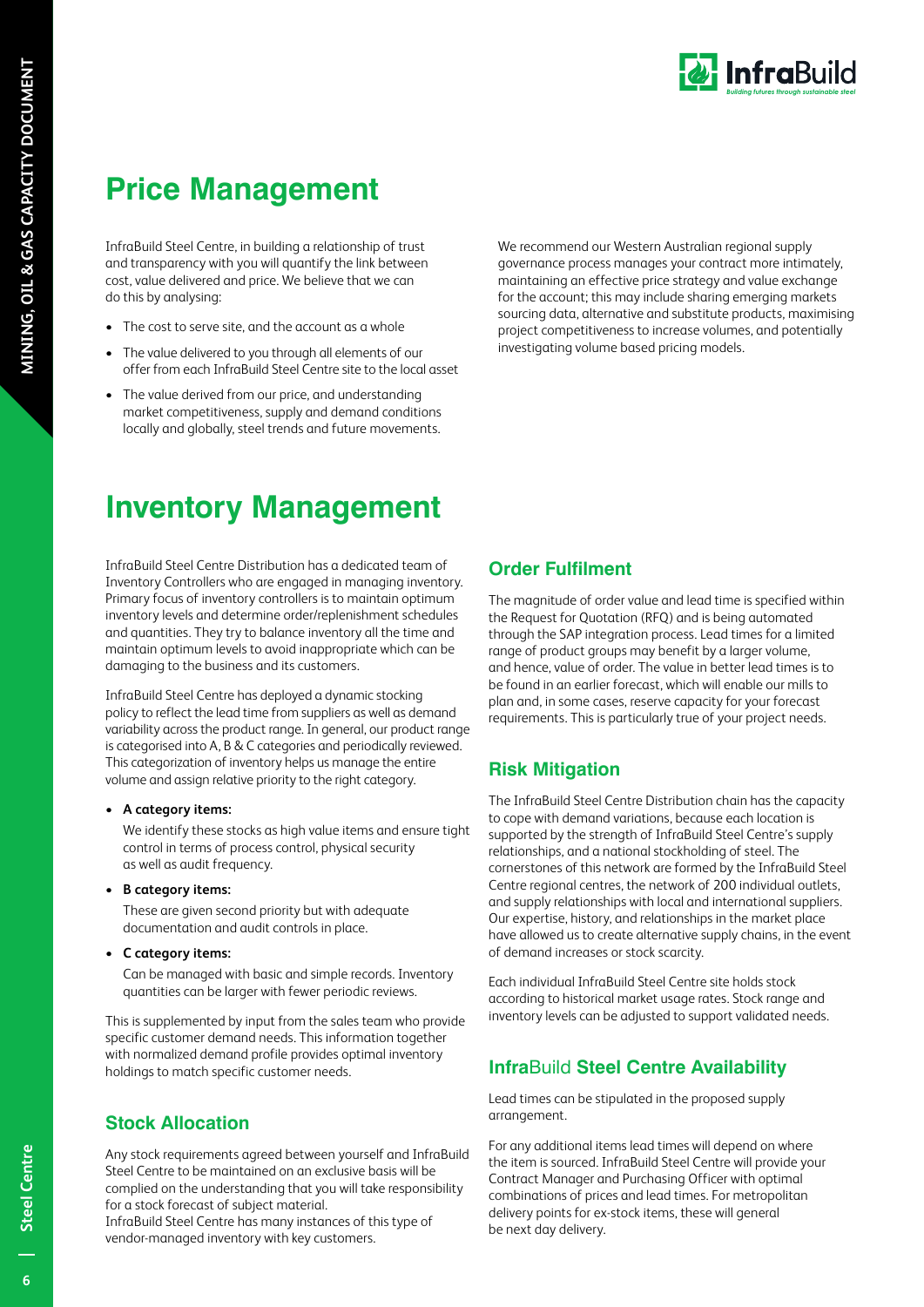

# **Processing Capability**

InfraBuild Steel Centre's national branch network offers you an expansive range of processing solutions, combined with our entire range of products, project management and technical expertise; we can seamlessly access additional processing and

finishing resources as required. InfraBuild Steel Centre has a comprehensive range of in-house processing equipment and proven experience that aims to reduce your risk on projects whilst maximising the quality of results.

#### **Western Australia**

| <b>Machine</b>                                                                                               | <b>Capability</b>                                                                                                                          |  |
|--------------------------------------------------------------------------------------------------------------|--------------------------------------------------------------------------------------------------------------------------------------------|--|
| Kinetic K4000 Drill & Bevel<br>Sections: Plate                                                               | Etching, Plasma cutting, Oxy cutting, Drilling,<br>Countersinking. Max length 18000mm.<br>Max Width 4000mm                                 |  |
| High Definition Plasma x 2<br>Sections: Plate                                                                | Plasma Cutting, Plasma etching.<br>Max length 18000mm. Max Width 3900mm                                                                    |  |
| FICEP 1101 DZB Beamline<br>Sections: UB, UC, Welded Sections, Structural Angles,<br>RHS, Pipe & Flat Bar     | Drilling, Saw Cutting, Mitre Cutting, Stamping, Etching,<br>Countersinking, Tapping & Slot Cutting<br>Max Width 1015mm<br>Max Height 450mm |  |
| <b>FICEP LTB 950B Bandsaws</b><br>Sections: UB, UC, Welded Sections, Structural Angles, RHS, Pipe & Flat Bar | Saw Cutting, Mitre Cutting, Pack Cutting                                                                                                   |  |

#### **Victoria**

| <b>Machine</b>                                                                                            | <b>Capability</b>                                                                                                                                    |
|-----------------------------------------------------------------------------------------------------------|------------------------------------------------------------------------------------------------------------------------------------------------------|
| <b>ESAB Oxy Profiler</b><br>Sections: Plate                                                               | Flame Cutting (up to 200mm thick)<br>Max length 21500mm. Max Width 3200mm                                                                            |
| <b>ESAB High Definition Plasma Cutter</b><br>Sections: Plate                                              | Plasma Cutting, Plasma etching.<br>Max length 21500mm. Max Width 3200mm                                                                              |
| <b>FICEP Beamline 1203 DD</b><br>Sections: UB, UC, Welded Sections, Channels,<br>Structural Angles, RHS   | Cutting, Drilling, Mitre Cutting, Marking, CNC programming<br>Maximum Length: 20000mm. Drill Sizes 5 to 50mm                                         |
| <b>FICEP Coping Beamline 1201 RC</b><br>Sections: UB, UC, Welded Sections,<br>Channels, Structural Angles | Oxy HD Plasma, Cutting, Drilling, Stitch & Slot Cutting,<br>Haunching, Coping, Notching.<br>Maximum Length: 12000mm<br>Beam Height min/max 80/1220mm |

#### **New South Wales**

| <b>Machine</b>                                                                                       | <b>Capability</b>                                                                                                                                                     |
|------------------------------------------------------------------------------------------------------|-----------------------------------------------------------------------------------------------------------------------------------------------------------------------|
| <b>ProARC Profiler</b><br>Sections: Plate                                                            | <b>Flame Cutting</b><br>Thickness range: 5 - 180mm<br>Maximum Plate Size: 3200mm x 16500mm                                                                            |
| <b>ESAB High Definition Plasma Cutter</b><br>Sections: Plate                                         | Plasma Cutting, Plasma etching.<br>Max length 12000mm. Max Width 3500mm                                                                                               |
| <b>TIPO B251 Plateline</b><br>Sections: Plate                                                        | Plasma & Flame Cutting, Punching, Drilling, Tapping & Counter Boring.<br>Thicknesses: 5 - 100mm. Plasma cut & punch up to 25mm<br>Max length 6000mm. Max Width 2400mm |
| <b>FICEP Beamline 1203 DD</b><br>Sections: UB, UC, Welded Sections, Channels, Structural Angles, RHS | Saw Cutting, Drilling, Mitre Cutting.<br>Maximum Length: 18000mm. Drill Sizes 10 to 40mm                                                                              |
| <b>FICEP Beamline 603</b><br>Sections: UB, UC, Welded Sections, Channels, Structural Angles, RHS     | Cutting, Drilling, Saw Cutting, Stamping.<br>Maximum Length: 18000mm. Drill Sizes 10 to 40mm                                                                          |
| <b>Coping Beamline DTT 1225</b><br>Sections: UB, UC, Welded Sections, Channels, Structural Angles    | Oxy Cutting, Drilling, Stitch & Slot Cutting, Coping,<br>Penetrations & Stamping.<br>Maximum Length: 18000mm<br>Drill Sizes 10 to 40mm                                |
| <b>Angle Line</b><br>Section: Angles, Flat Bar                                                       | Min: 30mm, Max: 150mm                                                                                                                                                 |
| <b>Bandsaws</b><br>Sections: UB, UC, Welded Sections, Structural Angles, RHS, Pipe & Flat Bar        | Saw Cutting<br>Maximum Length: 18000mm                                                                                                                                |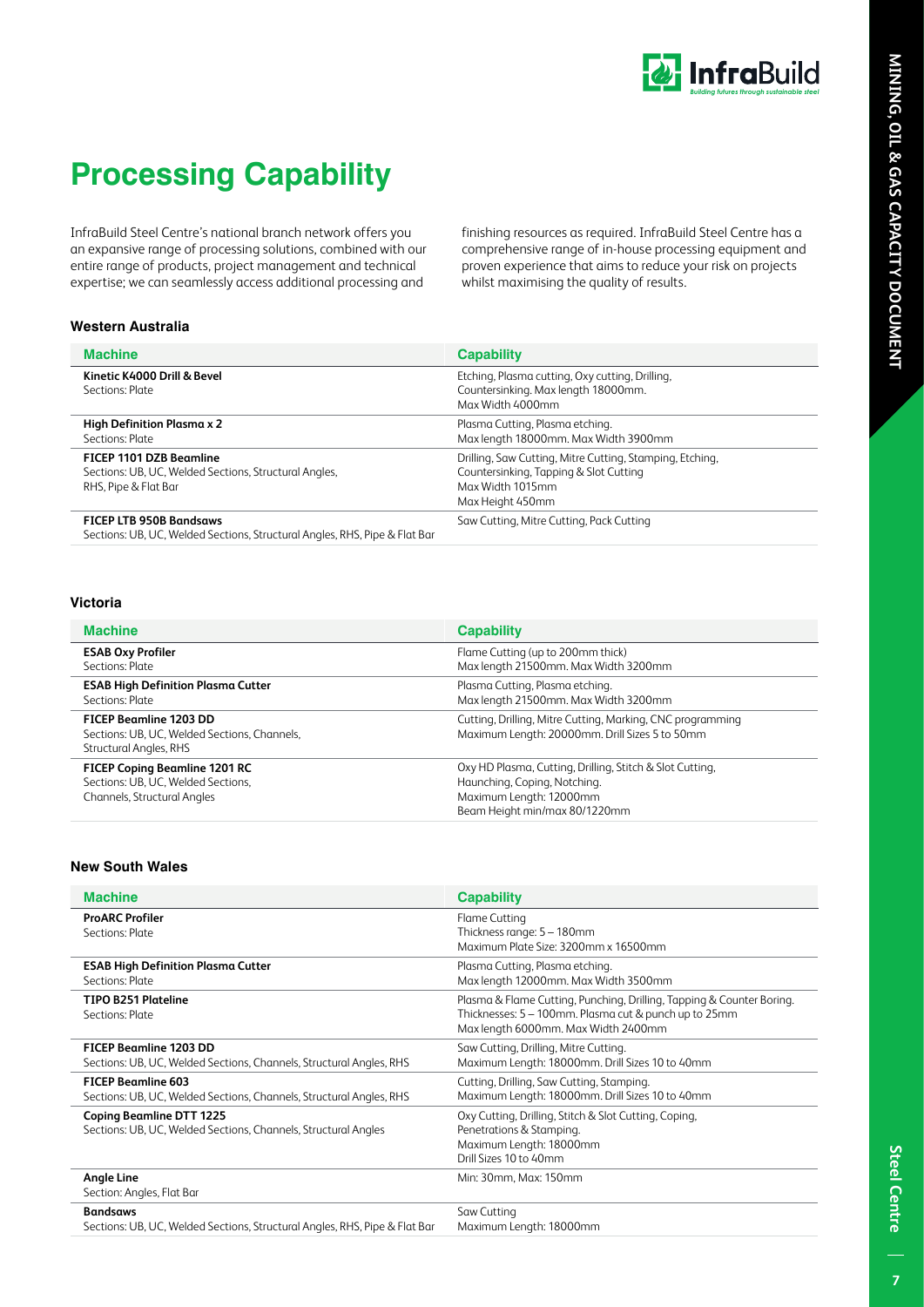

#### **South Australia**

| <b>Machine</b>                                                                                       | <b>Capability</b>                                                                                                                                                                                                      |
|------------------------------------------------------------------------------------------------------|------------------------------------------------------------------------------------------------------------------------------------------------------------------------------------------------------------------------|
| <b>ESAB Oxy Profiler</b>                                                                             | Flame Cutting (up to 200mm thick)                                                                                                                                                                                      |
| Sections: Plate                                                                                      | Max length 21500mm. Max Width 3200mm                                                                                                                                                                                   |
| <b>ESAB High Definition Plasma Cutter</b>                                                            | Plasma Cutting, Plasma etching                                                                                                                                                                                         |
| Sections: Plate                                                                                      | Max length 21500mm. Max Width 3200mm                                                                                                                                                                                   |
| Peddinghaus Beamline                                                                                 | Drilling, Saw Cutting, Mitre Cutting, Stamping, Scribing                                                                                                                                                               |
| Sections: UB, UC, Welded Sections, Channels, Structural Angles, RHS                                  | Maximum Length: 20000mm. Drill Sizes 12 to 40mm                                                                                                                                                                        |
| Kinetic K5000xmc<br>Sections: Plate                                                                  | HD Plasma Cutting, Oxy Profiling, Punching, Drilling, Tapping,<br>Bevelling, Chamfering, Hole Interpolation, Thread Milling,<br>Part Marking, Counter Boring, Sinking & Counter Boring<br>Thickness Range: 5mm - 200mm |
| <b>Hydmech V-25APC Vertical Bandsaw</b><br>Sections: UB, UC, Structural Angles, RHS, Pipe & Flat Bar | Saw Cutting, Mitre Cutting, Pack Cutting<br>Maximum Length: 15000mm.<br>Beam Height min/max 80/1220mm                                                                                                                  |

#### **Queensland**

| <b>Machine</b>                                                                                    | <b>Capability</b>                                                                                                                                                      |
|---------------------------------------------------------------------------------------------------|------------------------------------------------------------------------------------------------------------------------------------------------------------------------|
| <b>Profile Cutting System (PCS)</b><br>Sections: Plate                                            | Plasma Cutting, Gas Cutting, Etch Marking, Drilling,<br>Bevelling, CNC Programming<br>Thickness range: 5 - 100mm<br>Maximum Length: 14000mm                            |
| <b>Specialised Plate Bevelling</b><br>Sections: Plate                                             | Bevelling plate 16mm - 200mm<br>Max width: 3200mm. Max Length: 12000mm<br>Angles: from 45 deg to 75 deg from through thickness face.                                   |
| HD Plasma x 2 & Standard Plasma<br>Sections: Plate                                                | Plasma Cutting, Plasma etching, Pop Marking, CNC Programming<br>Thickness range: 3 - 38mm.<br>Max length 15000mm - 24000mm (depending on machine).<br>Max Width 3600mm |
| Oxy Gas Cutting x2<br>Sections: Plate, UB, UC                                                     | Oxy Gas Cutting, Multi-Head Cutting, CNC Programming<br>Max length 15000mm - 24000mm (depending on machine).<br>Max Width 3600mm                                       |
| <b>FICEP Beamlines x 3</b><br>Sections: UB, UC, Welded Sections, Channels, Structural Angles, RHS | Cutting, Drilling, Mitre Cutting, Marking, CNC Programming<br>Maximum Length: 16000mm to 18000mm.<br>Drill Sizes 5 to 50mm                                             |
| <b>Bandsaws</b><br>Sections: UB, UC, Welded Sections, Structural Angles,<br>RHS, Pipe & Flat Bar  | Saw Cutting<br>Maximum Length: 8000mm - 15000mm<br>(depending on machine).                                                                                             |
| <b>Angle Line</b><br>Section: Angles, Flat Bar                                                    | Angle Min: 50x50x5mm, Max: 150x150x12mm<br>Flats: 50mm to 300mm width, 6mm to 25mm thickness                                                                           |

#### **Tasmania**

| <b>Machine</b>                                                                                       | <b>Capability</b>                                                                                                                                                                 |
|------------------------------------------------------------------------------------------------------|-----------------------------------------------------------------------------------------------------------------------------------------------------------------------------------|
| <b>PCS HD Plasma</b><br>Sections: Plate                                                              | Plasma Cutting, Gas Cutting, Etch Marking,<br>Drilling, Tapping, Bevelling.<br>Thickness range: up to 60mm. Drilling up to 35mm<br>Maximum Length: 17500mm. Maximum Width: 3200mm |
| Oxy Gas Cutting x 2<br>Sections: Plate, UB, UC                                                       | Oxy Gas Cutting, Multi-Head Cutting, CNC Programming<br>Max length 13500mm. Max Width 3200mm                                                                                      |
| <b>FICEP Beamline 1203 DD</b><br>Sections: UB, UC, Welded Sections, Channels, Structural Angles, RHS | Saw Cutting, Drilling, Mitre Cutting, Marking<br>Maximum Length: 18000mm. Drill Sizes 5 to 50mm                                                                                   |
| FICEP Coping Beamline 1201 RC<br>Sections: UB, UC, Welded Sections, Channels, Structural Angles      | Oxy HD Plasma, Cutting, Drilling, Stitch & Slot Cutting,<br>Haunching, Coping, Notching<br>Maximum Length: 12000mm<br>Beam Height min/max 80/1220mm                               |
| <b>Brobo Cold Saw</b><br>RHS, Pipe, SHS, Bar                                                         | Square Cutting<br>Thickness Range: 8mm to 102mm<br>Maximum Cut Length: 20mm - 4500mm                                                                                              |
| <b>Marvall MKII Bandsaw</b><br>Sections: UB, UC, Angles, RHS, Pipe & Flat Bar                        | Short Lengths, Pack Cutting<br>Maximum Length: 20000mm<br>Maximum Height: 10mm - 500mm<br>Cut Length: 50mm - 18000mm                                                              |
| <b>Mitre Cutting</b><br>Sections: Structurals                                                        | Mitre Cutting<br>Maximum Length: 18000mm<br>Maximum Height: 50mm - 400mm<br>Cut Length: 1500mm - 18000mm                                                                          |

 $\overline{\mathbf{8}}$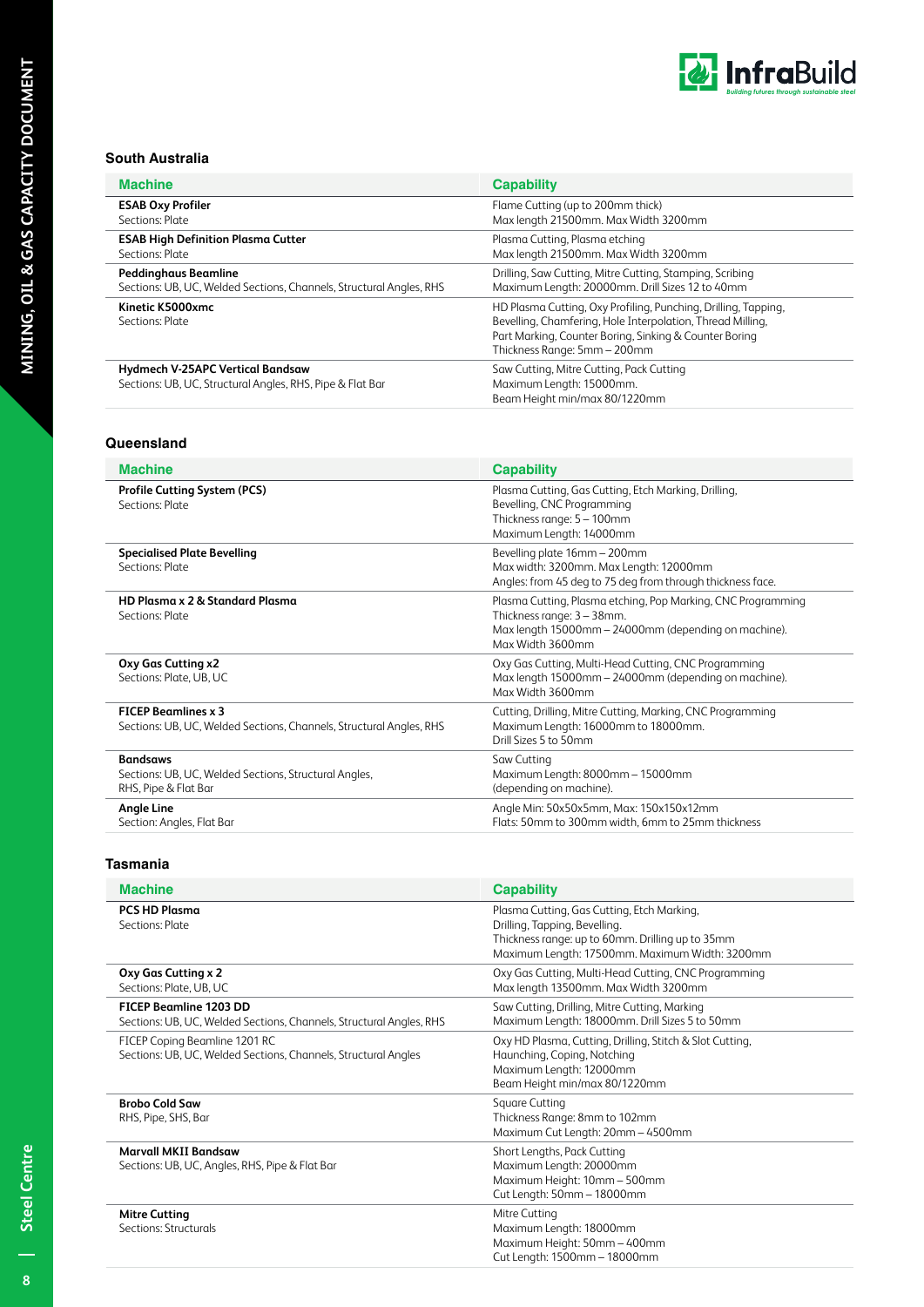

# **Support & Expertise**

InfraBuild Steel Centre consistently provides technical information regarding products and the standards to which they may comply. Additionally, InfraBuild Steel Centre may also call upon the support of our suppliers including our own manufacturing mills in Australia and other suppliers locally and offshore, to ensure appropriate service and application of technical support to operators and maintenance personnel.

InfraBuild Steel Centre, particularly through InfraBuild Steel actively develops core engineering reliability skills and holds a core group of subject matter experts available to all business units and on occasion to customers. Recent examples of customers tapping into InfraBuild Steel Centre technical capability include Rio Tinto Pacific Aluminium Gove and BHP Mitsubishi Alliance (BMA).

Core skills held in the subject matter experts and to some degree in the plants include: reliability management and improvement, critical equipment management, production selection, product optimisation as well as process improvement.

The use of such persons shall be upon arrangement or be recorded against any agreed savings programme at an agreed rate.

### **Value Add**

In addition, the following is offered:

- Project management expertise
- InfraBuild Steel Centre personnel expertise process engineers, steel engineers
- Supply chain management
- Supply network design and capacity planning
- Process analysis and design of stock handling
- Capacity management and aggregate planning
- Inventory management expertise e.g. layouts etc.
- Resource planning, scheduling and control
- Lean synchronisation of required stock approach
- Servicing of products
- SAP integration and Digital Engagement Strategy
- Total Cost of Ownership Analysis and Needs Analysis Survey